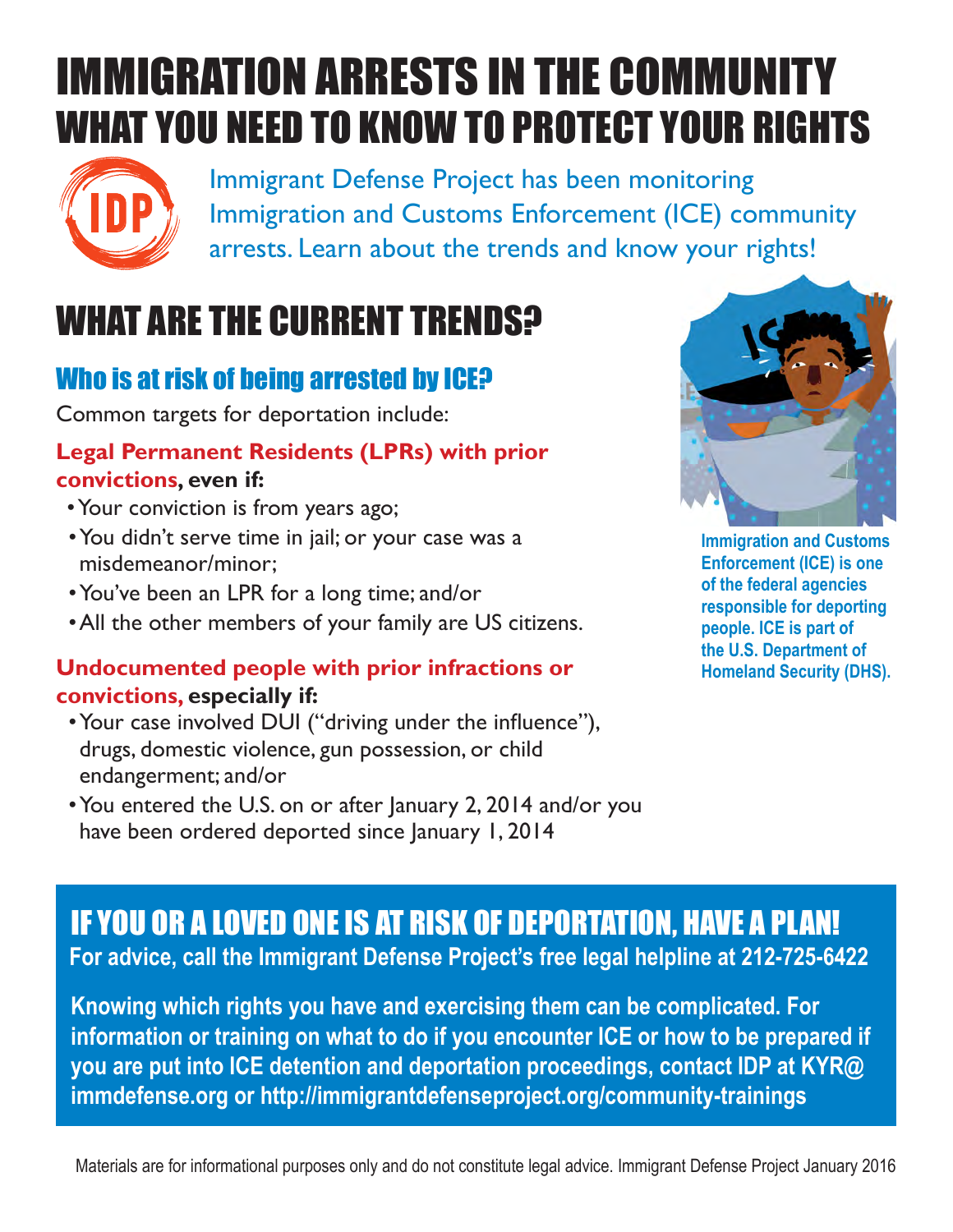#### What are some of the ways ICE might know about you?

**If you have sent an application to immigration (for a green card, naturalization, work authorization or any type of lawful status);**

If you have been arrested and the police took your fingerprints;

**If you have a pending criminal case;**

**If you are on probation or parole;**

**If you have applied for a driver's license.**

# **Where is ICE arresting people?**



**At or outside:**

**Home**

**Work**

**Criminal courthouses (usually after a court date, but sometimes before)**

**Homeless shelters**

**And pulling people over while driving**

#### Will it be clear the officers are from Immigration (ICE)?

**Not always.** ICE agents often present themselves as "police." They may be dressed like police in bulletproof vests or plainclothes. Sometimes they may even act like regular police conducting an investigation.

If ICE is at your home, the only way to know is to ask where they work before letting any officers in. If they say "police," ask them if they are from Department of Homeland Security (DHS) or Immigration and Customs Enforcement (ICE). And look for DHS or ICE anywhere on their cars, uniforms or paperwork.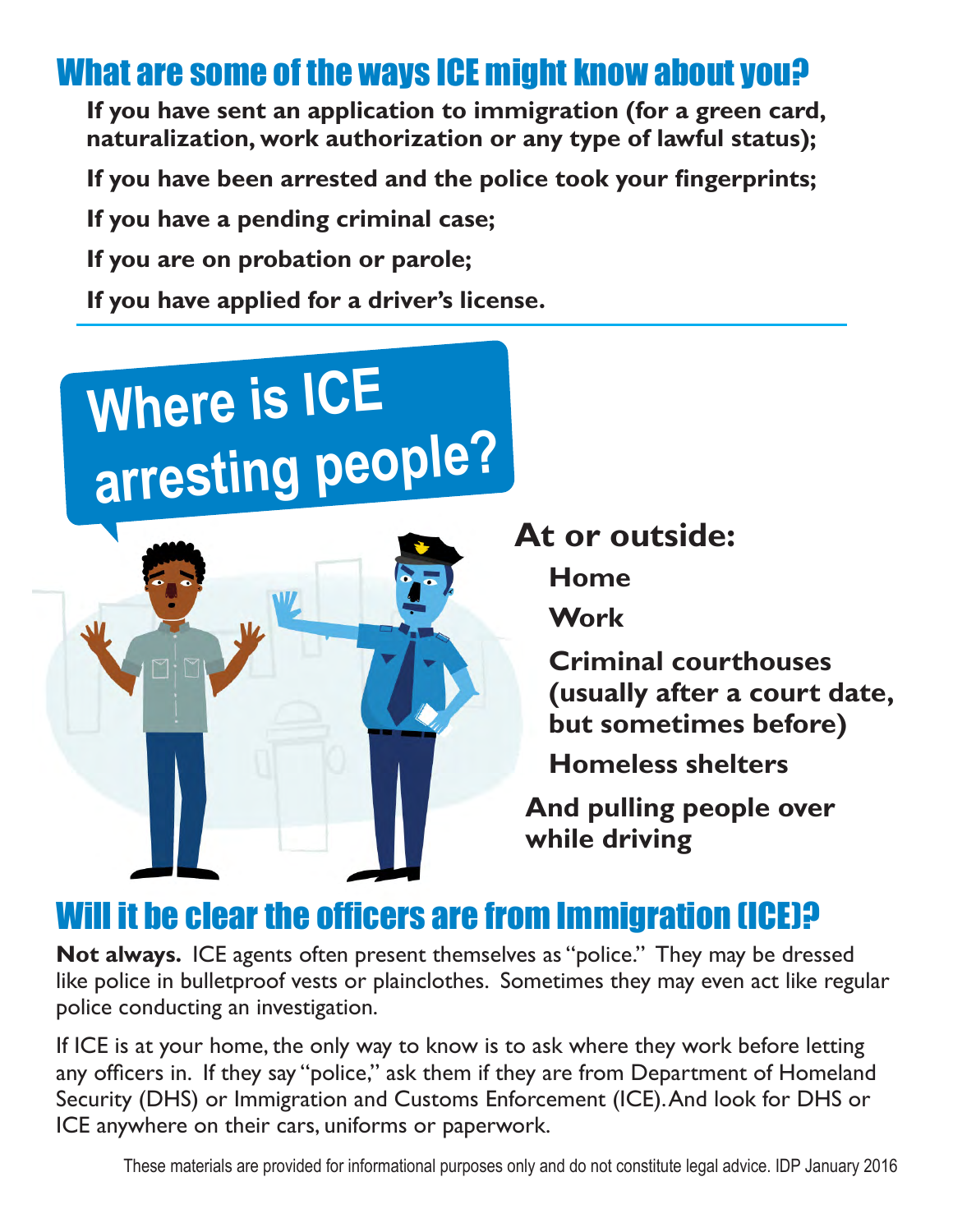# WHAT TO KNOW AND EXPECT IF ICE COMES TO YOUR HOME

#### What time of day does ICE come to people's homes?

Usually early in the morning when people are most likely asleep or getting ready for work/school. However, they may come at any time or multiple times to look for the person they want to arrest.

#### What have you heard about how ICE agents enter people's homes?

- •They often lie and pretend to be police to get consent to enter or to learn the whereabouts of the person they want to arrest.
- •Sometimes, they will use force or intimidation to get consent to enter.
- •They usually do not have a judge-signed warrant allowing them to enter without consent. So, they often use lies, force or intimidation to get permission to enter.



## What kind of lies does ICE tell to get people to let them in?

ICE agents often act as if they are police on an investigation. So, people let the officers in thinking they are helping NYPD. ICE agents have told people the following lies:

- •**"We believe Mr. X's identity was stolen and need your help."** The person who answers the door gets their loved one, Mr. X, or tells ICE where to fnd him, and then ICE arrests Mr. X.
- "**We are investigating a crime and want to see if you know the person we are looking for."** The person lets agents in to look at the photos, which are of random strangers, and says they don't recognize anyone. ICE agents show a photo of Mr. X or ask for him. Thinking there is a mistake or a criminal warrant, the loved one locates Mr. X and then ICE agents arrest him.
- •**"Is Mr. X here? We just need him to step into the hallway to talk to him."** Mr. X steps into the hallway, thinking they are from NYPD and he has nothing to hide. Multiple ICE agents appear and arrest him.

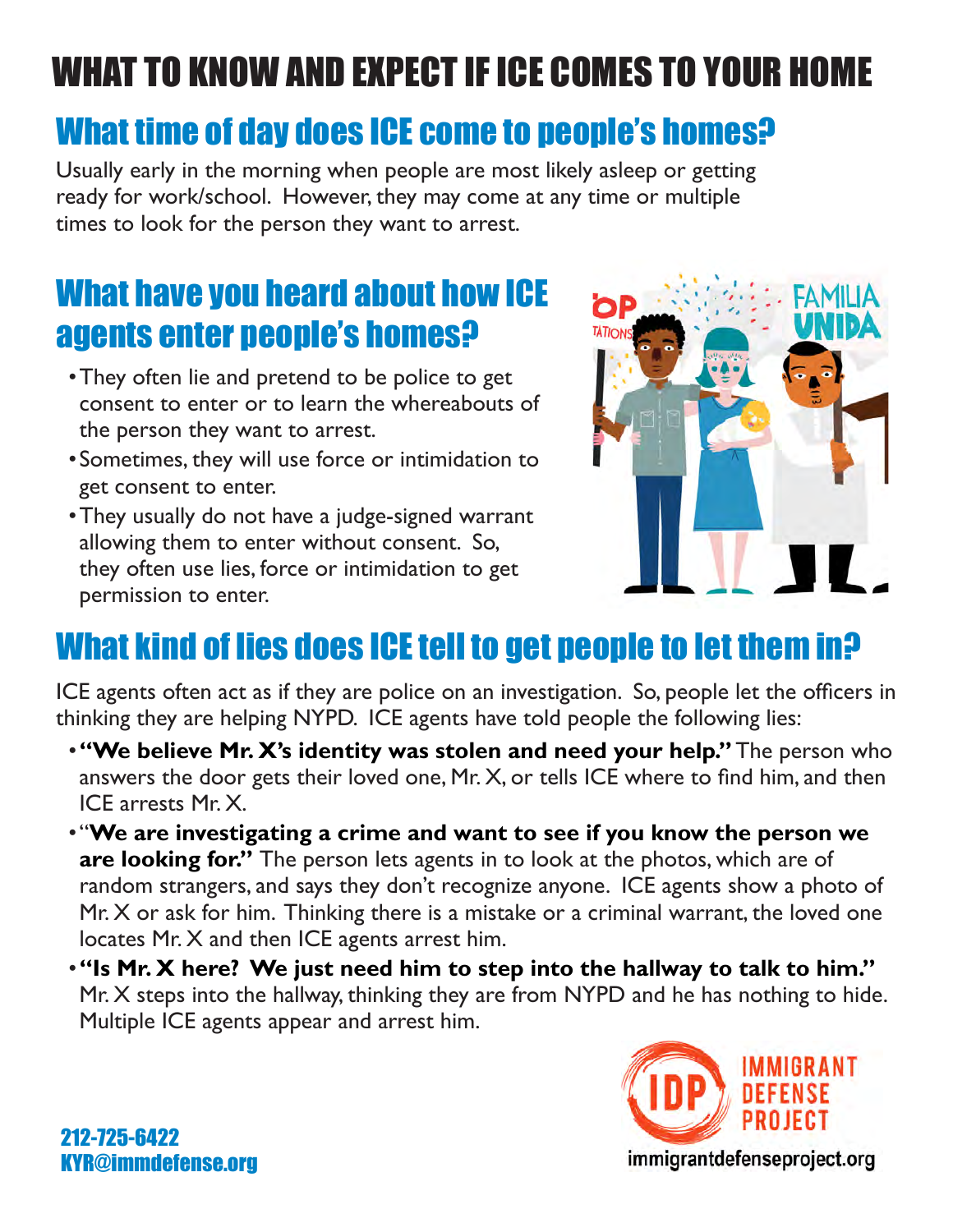#### I've heard ICE enters homes without warrants using force or intimidation. How do they do this?

- •They might **knock loudly or make noise** outside of the door or with many offcers so people let them in to avoid attention from neighbors;
- •When asked if the agents have a warrant, **threaten to come back with a warrant and "rip the house apart";**
- **•Push through the door** without warning when someone opens it or when the person who opened turns their back to the door;
- **•Show their weapons** or having their weapons drawn; or
- **•Show up multiple times** to intimidate a loved one into giving agents the location of the person ICE wants to arrest.

## Do I have to let ICE into my home?

Not unless they have a **warrant signed by a judge** giving them authorization to search or arrest someone at your address. A warrant signed by ICE is not enough to allow them to enter without your permission. **In most cases, they will not have the right type of warrant and are only supposed to enter if you consent.**

**NOTE:** Opening the door when they knock is NOT consent to enter your home. However, they may interpret it as consent if you step back from the open door or gesture them inside. If ICE enters your home without your consent, say "I do not consent to your entering my home," even if they are already inside.

#### What can I do if ICE officers are at my door? Try to stay calm and be polite. DO NOT LIE.

Before you open:

- **•Ask officers for ID and where they work** to see if they are from Immigration. If they say "police," ask them if they are from DHS or ICE.
- •Politely **ask them to show you a warrant** by slipping it under the door.

**If ICE is looking for your loved one**, do not lie about where the person is. Say, **"I do not want to answer any questions,"** and ask agents to **leave their contact information**  instead of telling them where to fnd the person. You do not have to tell ICE how to fnd the person they want to arrest.

If they show you paperwork, **make sure any warrant is signed by a judge** (not someone from ICE) and has the correct name/address before allowing them in.

**If they do not have a warrant**, calmly say "I do not want to answer any questions or let you in." You can tell them you will contact them if they leave information.

Materials are for informational purposes only and do not constitute legal advice. Immigrant Defense Project January 2016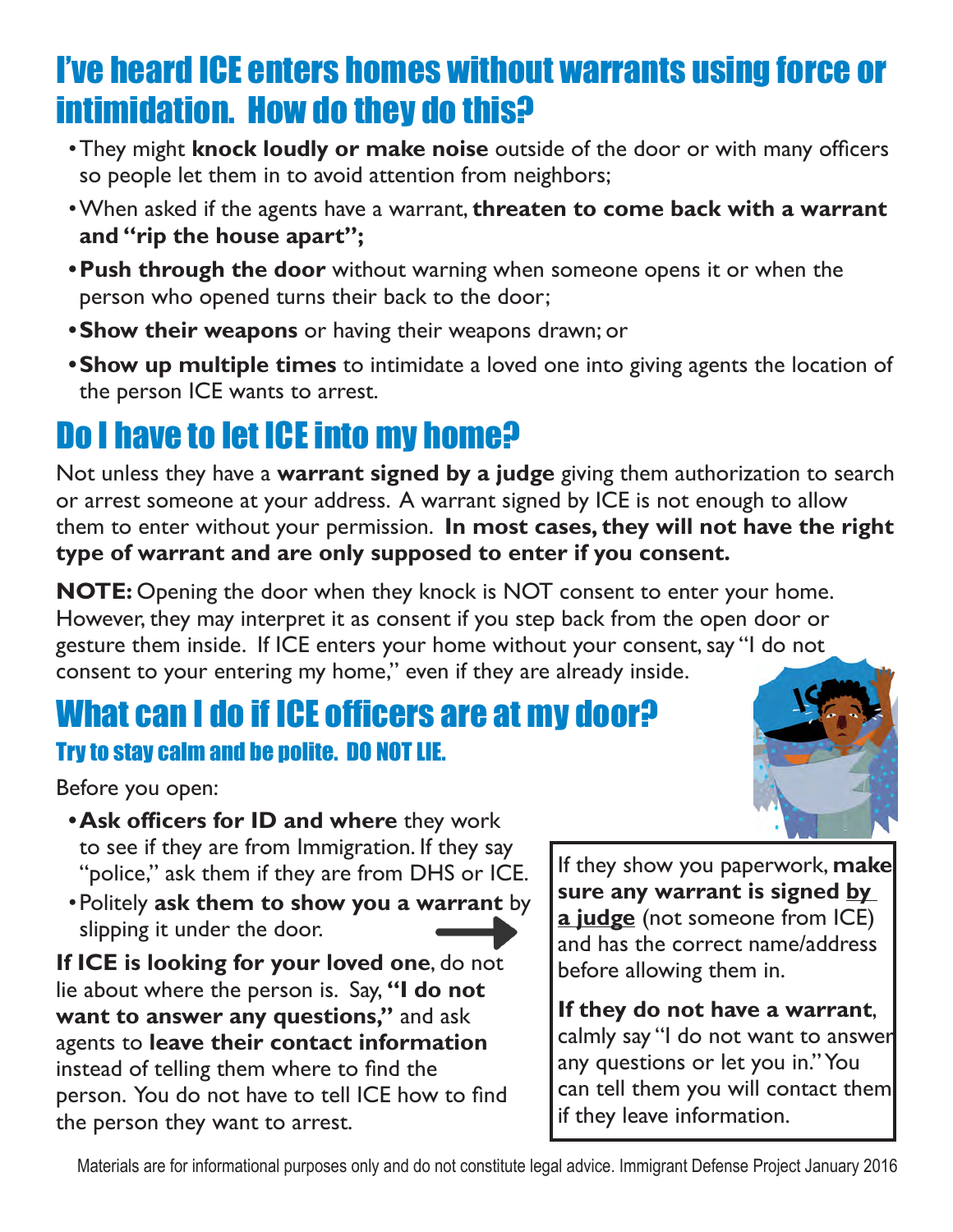#### If ICE agents are inside my home, can I ask them to leave?

If ICE agents cannot show you a warrant signed by a judge giving them permission to search or arrest someone at your address, you can tell them you do not consent to them being in your home and ask them to leave at any point in time.

If they see the person they want to detain, they will likely arrest the person at the home anyway. Otherwise, if you withdraw consent and tell them to leave, they should leave. Even if they do not listen to you, do not physically interfere. Tell your lawyer afterwards. It may help the immigration case.

#### If ICE is in my home, can they walk through all rooms and search the home for specific people or items?

Even if you let ICE agents into your home, they are not supposed to search your home or belongings without your permission unless they have a judge-signed warrant giving them authority to do so. They may claim it is necessary for their safety. Often, they look in rooms for other people and go into drawers or closets to pick up documents or clothing.

**If ICE agents start walking around your home or touching belongings**, even if you feel you have nothing to hide, **say, "I do not consent to this. Please leave the house."** Keep saying it, especially if they search for, take or try to photograph documents. They may not listen but it is important for you to exercise this right and tell a lawyer later. It may help you or a loved one in the future.

#### Do I have to give ICE my passport or consular documents?

No, unless they have a search warrant signed by a judge listing those items. ICE agents often ask people to gather up their travel documents during an arrest. They are only doing this to help the government try to deport you. **Say, "I don't want to bring my documents" or "I don't want to give anything over."** 

It will not hurt you to bring valid U.S.-issued documents like a drivers' license or green card. DO NOT give them false or invalid documentation (e.g. fake Social Security card or expired immigration visa). If you exercise your rights and they take your documents or photograph them, tell your lawyer.

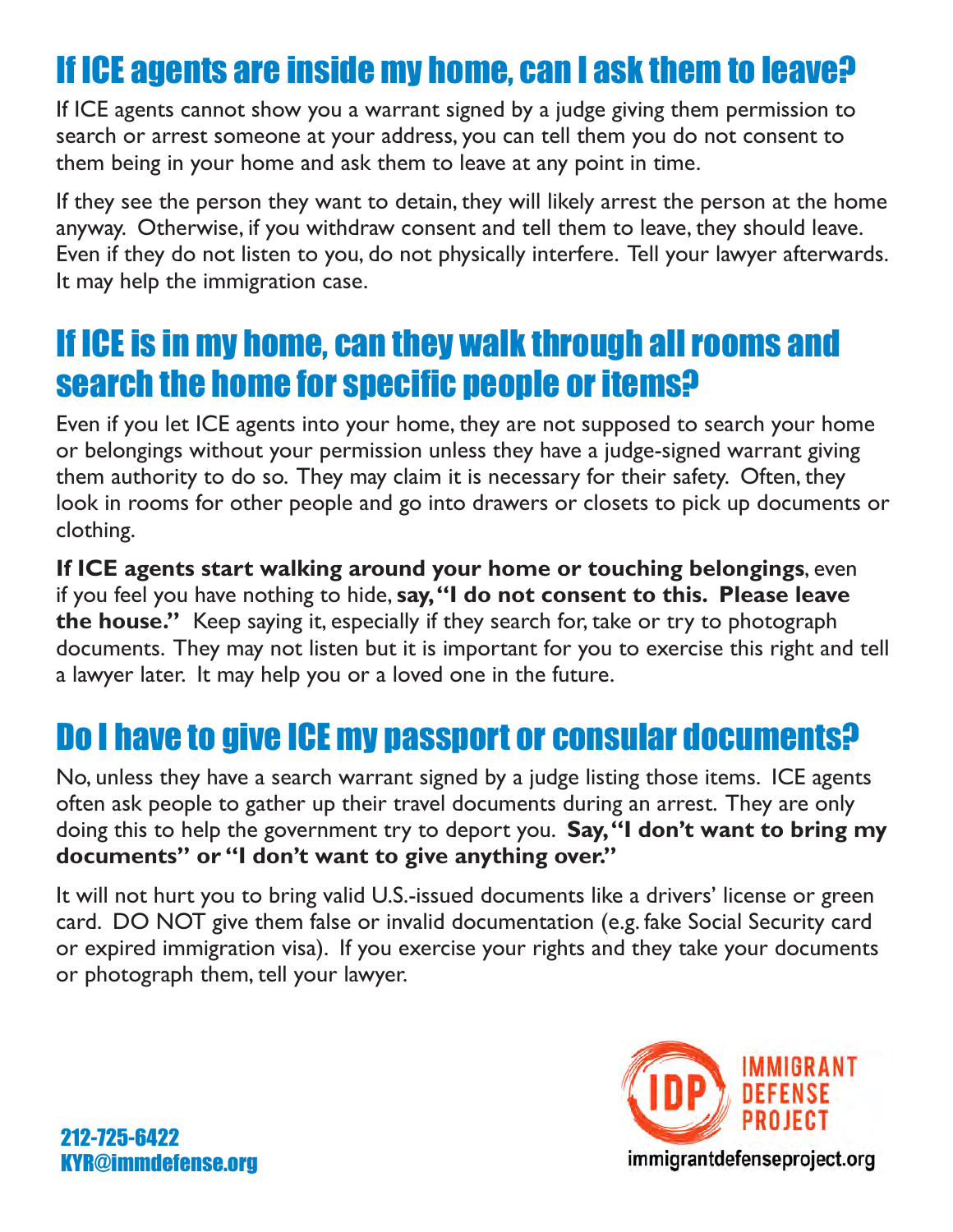#### What should I remember if ICE agents are inside my home?

- •Stay calm. **Don't lie, give false documents** or physically resist arrest. This could hurt you and your case. **Sometimes, lying can lead to criminal prosecution.**
- •Tell them right away if:
	- •There are **children or the elderly present**.
	- •You are **ill, on medication, nursing or pregnant.**
	- •You are the **primary caretaker** for a loved one and need to arrange care.
	- •This information can make a difference in how they conduct the arrest and any decisions about whether to detain you.
- •They may say they need to walk around your home for safety reasons but if they do not have a search warrant signed by a judge, you can say, **"I deny consent to search my home."**
- •Try to **remember how ICE agents acted (see "What kind of information is important to remember" below)**. It may impact your case if ICE did something they weren't supposed to do.

#### What are my rights if ICE arrests me at home?

- •You have the **right to remain silent**. You have **the right to speak to a lawyer**.
- •You **do NOT have to share any information** about where you were born, your immigration history, or your criminal record. In fact, if you do share, it may hurt your case.
- •You **do NOT have to give them your passports or consular documents** unless they have a warrant signed by a judge.
- •You **do NOT have to sign anything.**

**It is a good idea to not answer questions or sign anything without a lawyer present.** 





#### If ICE is arresting me, will they take my loved ones who are at risk of deportation?

When ICE is targeting one person, we have not heard any recent stories of them arresting other people in the home who may be vulnerable to deportation. ICE agents sometimes ask people in the home for identifcation and may try to pressure the person answering the door to tell them where the targeted<br> **212-725-6422** person is.<br> **KYR@immdefense.org**<br> **EXPLANA**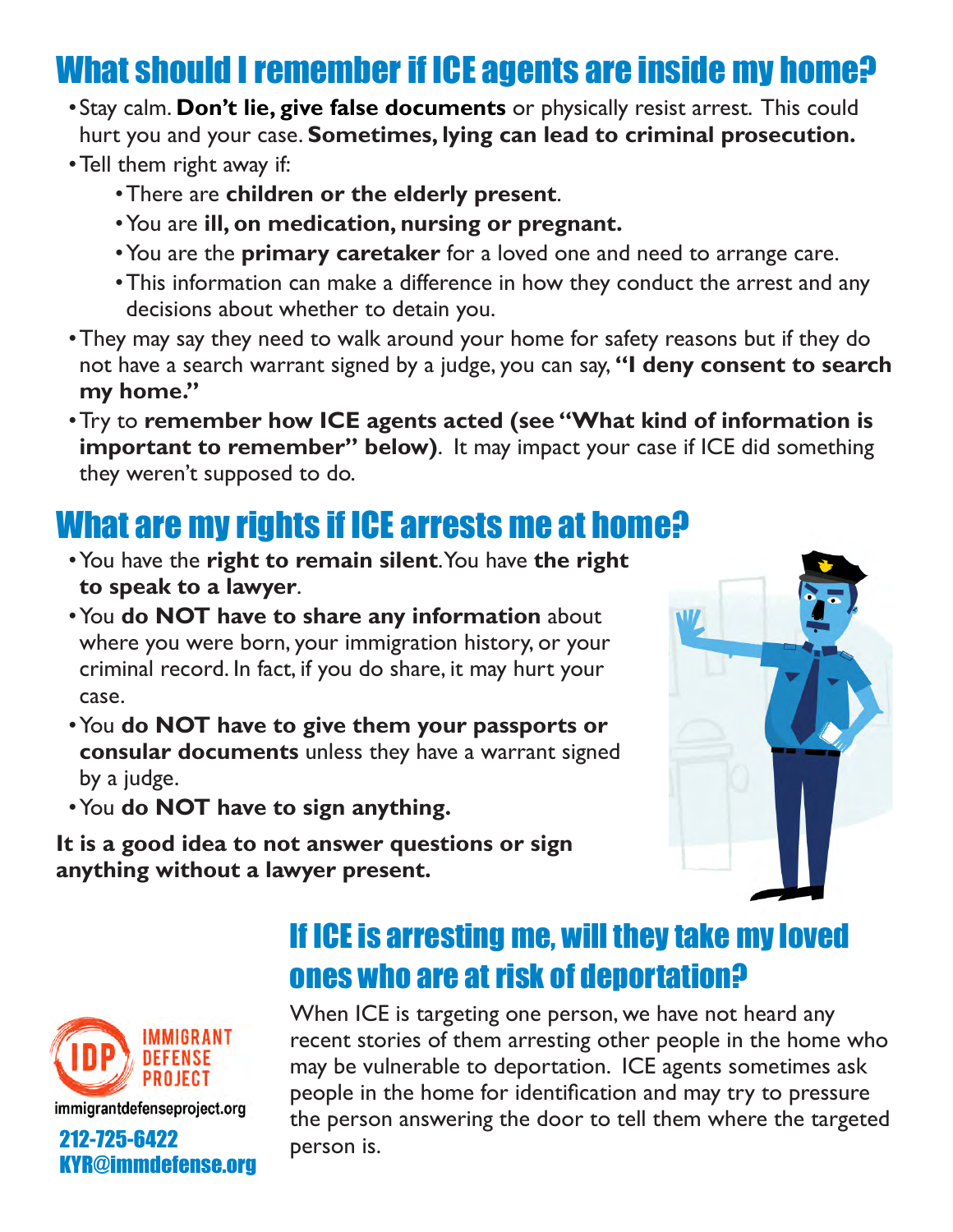## What can I do if I am a witness to a home arrest?

You can politely **reinforce that you do not consent** to them being in the home or searching unless they have a judge-signed warrant.

#### You can **request the names and badge numbers of the ICE agents** as well as a **copy of any warrants**.

If you are an adult, you can ask to go **comfort any children** or other vulnerable residents.

ICE agents often won't let the person they arrest move around freely and will go to search for documents and/or clothes. You can **offer to get clothes, medication or personal items**, like a wallet, instead of letting agents move through the home.

You can **record the details of the home arrest** that may be useful for the immigration case (see below).

You can help **initiate the emergency plan**.

#### What kind of information is important to remember about the interaction with ICE at home?

It is important for you or a loved one to observe how ICE agents acted at your home and to tell a lawyer. It may make a difference in the immigration case!

Try to remember:

- **•How ICE agents presented themselves at the door**, including how many offcers there were, whether they were armed, how they were dressed and whether they told you they were from ICE
- **•What ICE agents said/did to get into the house**, especially if they lied (such as they said they had authority to enter), intimidated anyone or if they used verbal/ physical force
- •Who was present during the arrest, especially if there were children
- •How ICE agents acted inside the house
	- For example: Did they yell at anyone? Did they draw weapons? Did they keep residents from moving around freely? Did they ignore you when you said children were present? Did they walk through the house? Did they go through belongings without permission? Did they handcuff anyone in front of children?
- **•How they reacted if anyone said they denied consent** to enter/search
- •How they reacted when you exercised your rights
- •How they reacted if you brought up any concerns like the need for childcare or medical issues

Materials are for informational purposes only and do not constitute legal advice. Immigrant Defense Project January 2016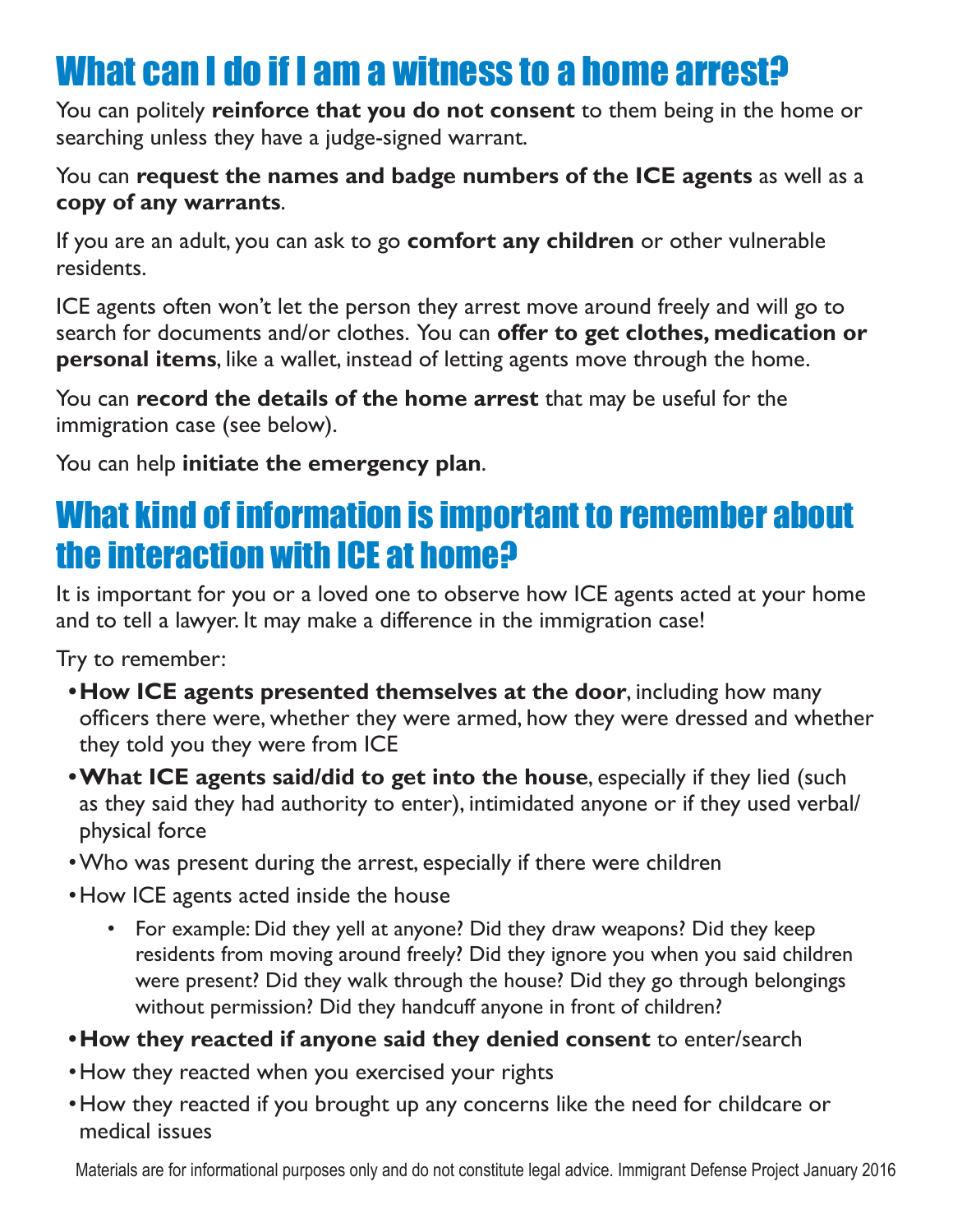#### WHAT TO KNOW AND EXPECT ABOUT ICE ARRESTS ON THE STREET AND IN CRIMINAL COURT

#### What do ICE agents usually do at courthouses?

ICE sometimes tracks the court dates of deportable people who have open criminal cases. Agents usually wait inside or outside of the courtroom, although we have also heard of them waiting outside of the courthouse building to arrest someone on the street. They often are in plainclothes with an emblem on their shirt.



#### What are my rights if ICE stops me on the street or at a criminal courthouse?

If ICE locates you on the street or at court, you have less legal protections than if you were inside your home. The interactions are often quick; they might call out your name or ask you to confrm your name or identity and then arrest you.

- •You have the **right to remain silent.**
- •You have the **right to speak to a lawyer**.
- •You **do not have to sign** anything without a lawyer present.

It is best not to sign anything or answer questions about your criminal or immigration history without a lawyer present.





212-725-6422 KYR@immdefense.org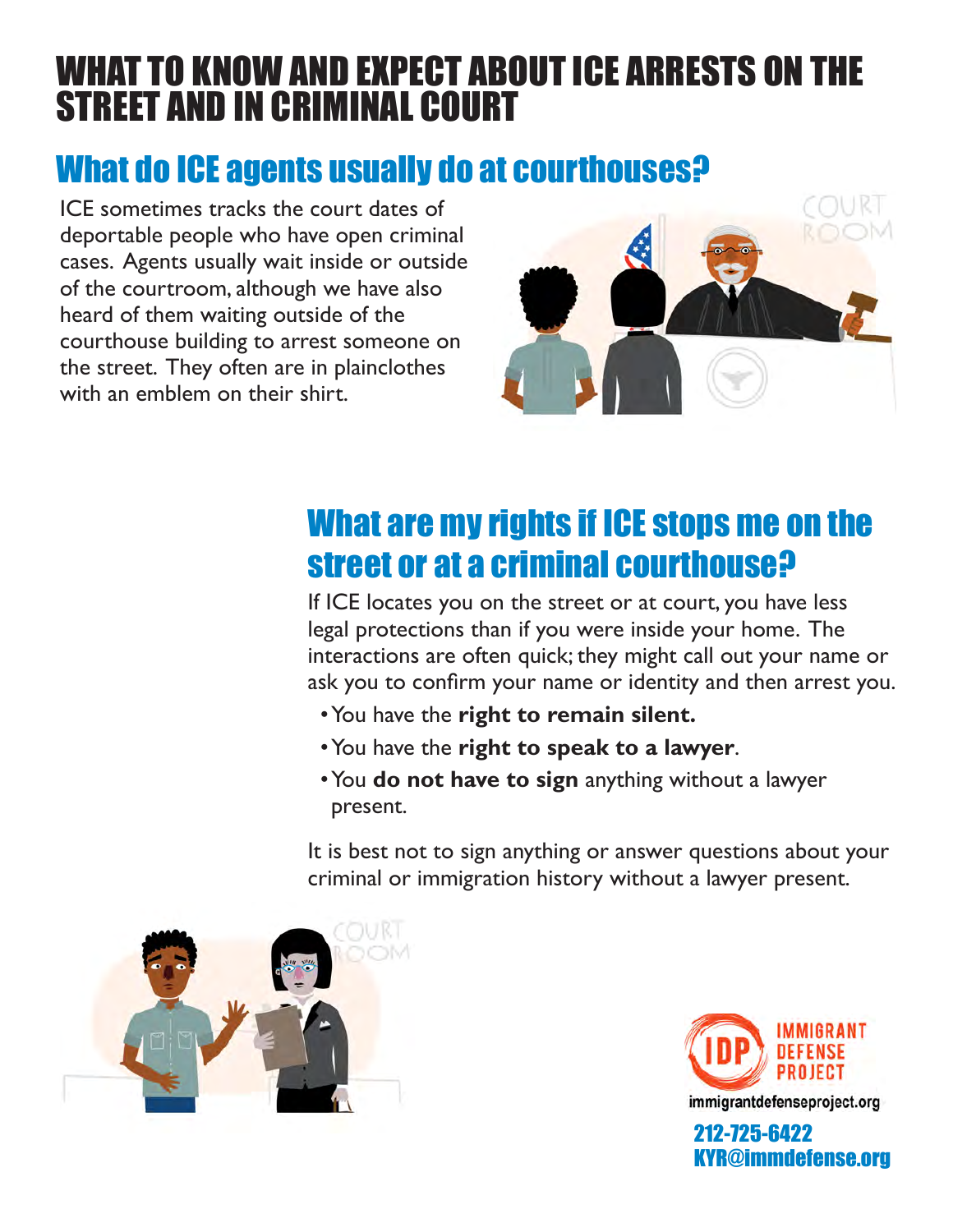## So what should I do if ICE stops me in public?

Before saying your name or answering questions, ask, **"Am I free to go?"**

- **•If they say yes,** then you should leave and politely say, "I do not want to answer any questions."
- **•If they say you are not free to go,** say, "I do not want to answer any questions. I want to speak to a lawyer." They already intend to detain you; what you say about your criminal or immigration history will not change that and anything you say will be used against you.
- •If ICE arrests you and you have medical issues or need to arrange for childcare, you should inform them of this.

If they search inside of your pockets or belongings, say, **"I do not consent to you searching me. I want to speak to a lawyer."** It may not change what they do but it may help your lawyer fght your case.

While you may show valid U.S.-issued documents like a drivers' license or green card, **DO NOT LIE** or give them foreign identification or false/invalid documentation (e.g. fake Social Security card or expired immigration visa). Do not flee or resist arrest.

#### Is there anything I should remember if ICE agents are at my criminal court date?

If ICE agents approach you at a court date, ask to speak to your criminal lawyer and to appear in front of the Criminal Court judge before they take you into custody. Your criminal lawyer may be able to help you exercise your rights and also can explain to the Criminal Court judge why you are not present if your criminal case has not yet been called.

If ICE arrests you before you see the judge or your criminal lawyer, you or a loved one should contact your criminal lawyer as soon as possible to let him or her know where you are. A Criminal Court judge may improperly issue a warrant for your arrest for your failure to show up and if you criminal lawyer does not know that you have been arrested by ICE, they may not be able to prevent this. Once they learn, however, they may be able to get the warrant vacated.

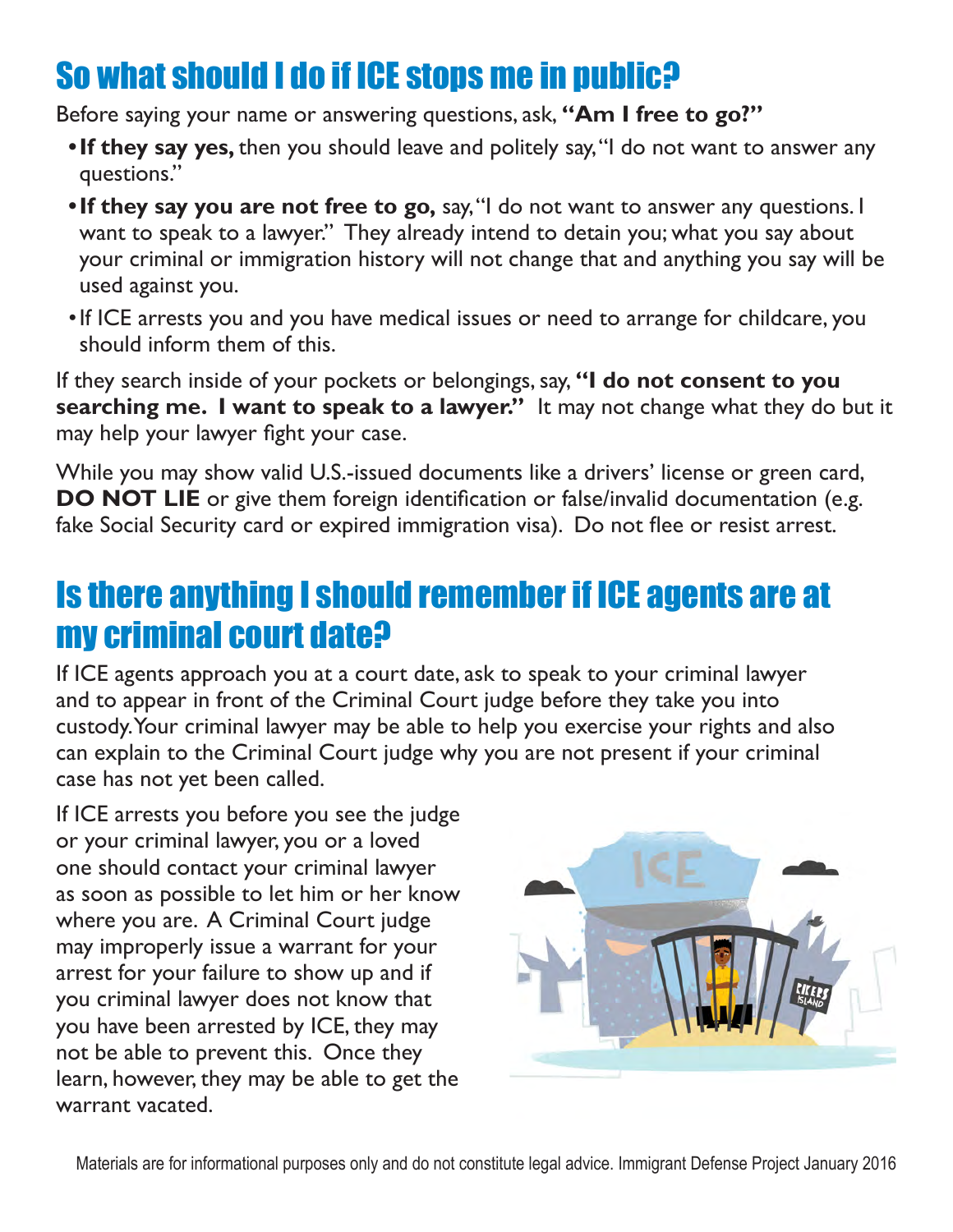# WHAT IF MY LOVED ONE HAS BEEN ARRESTED BY ICE?

#### **How do I find out where my** loved one is detained?

To locate a family member in ICE detention, you can go online to locator.ice.gov or you can fnd a phone number for a particular facility at www.ice.gov/detention-facilities. The facility's website will tell you what information you need to provide when calling.

# IMMIGRATION DETENTION (ENTER



#### How can I find out if my loved one has a court date?

You need to have their "Alien number," also known as a "case number" or "A number." It begins with the letter "A" and is followed by 8 or 9 digits (ex: 123-456-789 or 098- 765-432). It is on all immigration documents including green cards, work permits, and immigration receipt notices. Once the deportation case begins against your loved one, their case can be tracked by the A number. If they did not have one previously, they will be assigned one.

Once you have their A number, you can call the Immigration Court's automated hotline, which is in English and Spanish, and enter their A number to find out when and where their next court date will be. The number is: 1-800-898-7180. It can take a few days for their A number to be processed into the system.

#### If ICE arrests my loved one in NYC, will they get assigned a lawyer?

If you are detained and your removal hearings are at Varick Street in NYC, you may be eligible for a free attorney through the New York Immigrant Family Unity Project (NYIFUP). If you are eligible to have your case heard in front of an immigration judge, you will be screened by legal service providers from the NYIFUP program on your frst court date and will receive free representation if the providers' criteria is met. Depending on the court calendar, you may have to wait about two to three weeks before you see an immigration judge for the frst time.

**Be aware:** In some cases, you may not be eligible to see an immigration judge (for example, if you returned to the U.S. without permission from Immigration after being previously deported).



212-725-6422 KYR@immdefense.org